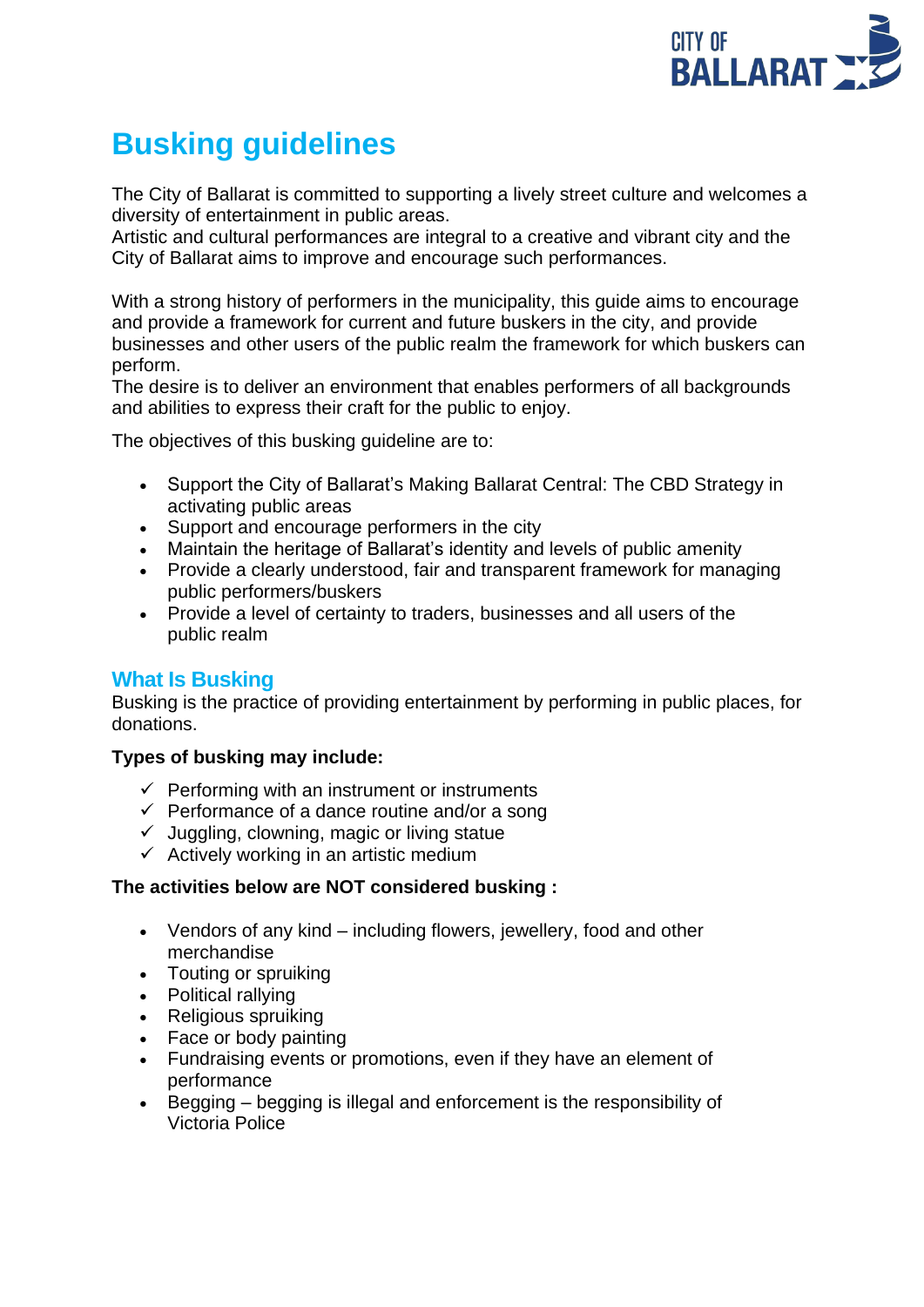

Busking permits will not be issued to companies, clubs, individual or businesses wishing to promote their services or products.

# **Guidelines**

# **Age restrictions**

Performers should be over the age of 16, those wishing to obtain a permit under the age of 16 will require parent/guardian consent prior to the issuing of a permit.

#### **Animals**

The use of non-domesticated animals will not be permitted as part of a busking performance.

Buskers who use animals as part of their act;

- Need to ensure that the act complies with RSPCA guidelines for the use of animals in entertainment
- Must comply with the Domestic Animals Act 1994
- Must provide a clean, comfortable and safe environment for the animal while performing
- Must not put themselves, the animal or any member of the public in danger at any time
- Will wholly be responsible for addressing any allegations of cruelty or misconduct directed against them

# **Group Acts**

Group acts are generally limited to four (4) performers with larger groups assessed on a case by case basis. The same busking conditions apply to both individual, duo and group acts.

#### **Public Liability**

Buskers are wholly responsible for all claims made against them for personal injury or property damage. Buskers are not covered under the City of Ballarat's public liability insurance policy and are encouraged to hold their own public liability insurance.

#### **Safety**

Buskers are to ensure that neither themselves nor their audience, pedestrians or the general public are put at risk at any time during their performance.